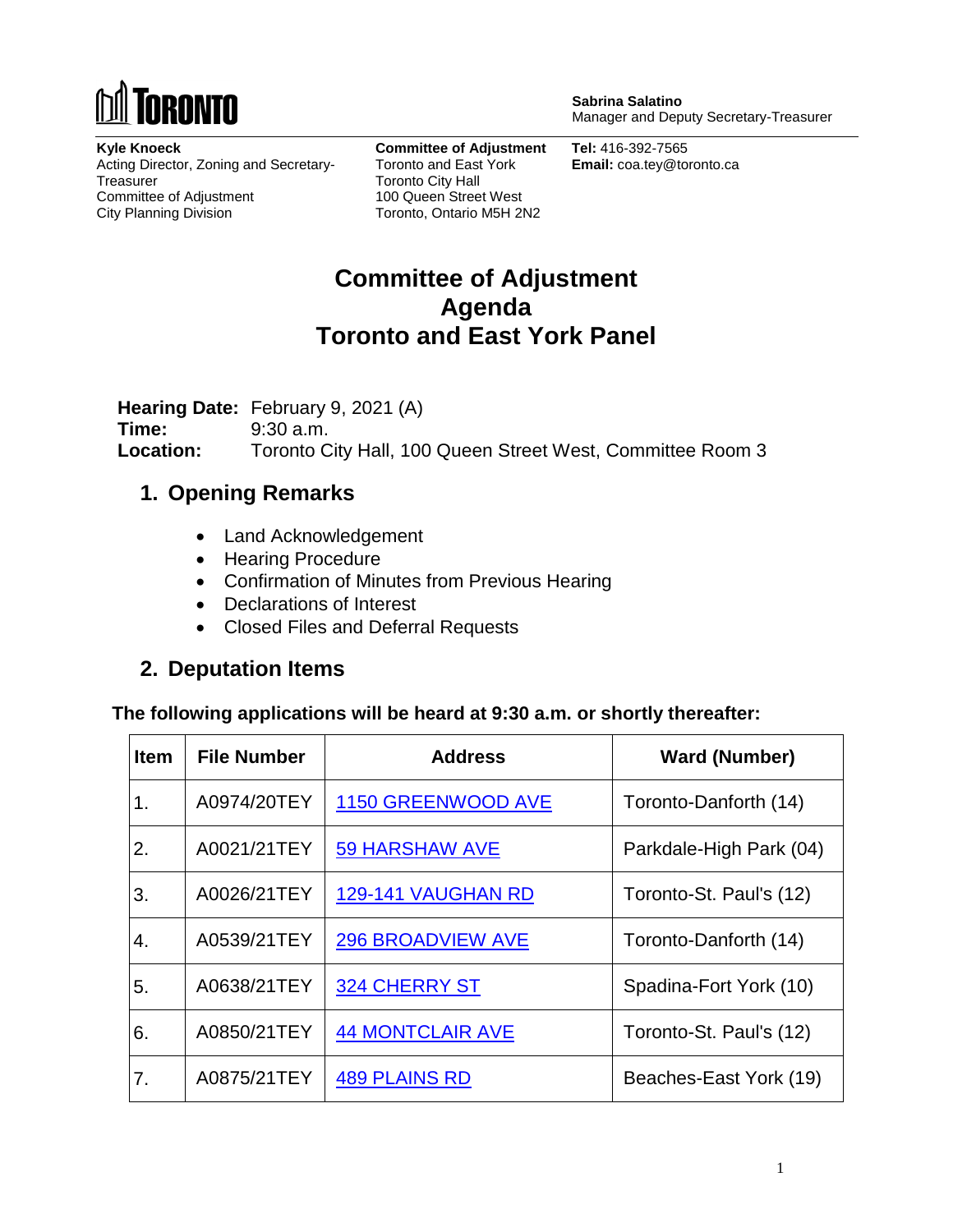| <b>Item</b> | <b>File Number</b> | <b>Address</b>                | <b>Ward (Number)</b>     |
|-------------|--------------------|-------------------------------|--------------------------|
| 8.          | A0968/21TEY        | 69 GOTHIC AVE                 | Parkdale-High Park (04)  |
| 9.          | A1012/21TEY        | 263 INGLEWOOD DR              | University-Rosedale (11) |
| 10.         | A1030/21TEY        | 620 BATHURST ST               | University-Rosedale (11) |
| 11.         | A1037/21TEY        | <b>45 WINNERS CRCL</b>        | Beaches-East York (19)   |
| 12.         | A1186/21TEY        | <b>143 HAMILTON ST</b>        | Toronto-Danforth (14)    |
| 13.         | A1188/21TEY        | <b>157 BOULTBEE AVE</b>       | Toronto-Danforth (14)    |
| 14.         | A1212/21TEY        | <b>450 RUSSELL HILL RD</b>    | Toronto-St. Paul's (12)  |
| 15.         | A1215/21TEY        | <b>16 BEECHWOOD CRES</b>      | Toronto-Danforth (14)    |
| 16.         | A1224/21TEY        | <b>34 GENEVA AVE</b>          | Toronto Centre (13)      |
| 17.         | A1234/21TEY        | <b>160 PEARSON AVE</b>        | Parkdale-High Park (04)  |
| 18.         | A1241/21TEY        | <b>388 DURIE ST</b>           | Parkdale-High Park (04)  |
| 19.         | A1252/21TEY        | <b>175 PARKVIEW HILL CRES</b> | Beaches-East York (19)   |
| 20.         | A1261/21TEY        | 27 SCARTH RD                  | University-Rosedale (11) |

#### **RECESS**

# **The following applications will be heard at 2:00 p.m. or shortly thereafter:**

| <b>Item</b> | <b>File Number</b> | <b>Address</b>               | <b>Ward (Number)</b>     |
|-------------|--------------------|------------------------------|--------------------------|
| 21.         | A1266/21TEY        | <b>18 STRADER AVE</b>        | Toronto-St. Paul's (12)  |
| 22.         | A1272/21TEY        | <b>63 WELLAND AVE</b>        | University-Rosedale (11) |
| 23.         | A1273/21TEY        | 871 ST CLARENS AVE           | Davenport (09)           |
| 24.         | A1274/21TEY        | <b>1673-1675 BATHURST ST</b> | Toronto-St. Paul's (12)  |
| 25.         | A1275/21TEY        | 350 SHAW ST                  | University-Rosedale (11) |
| 26.         | A1276/21TEY        | <b>14 WHITEHALL RD</b>       | University-Rosedale (11) |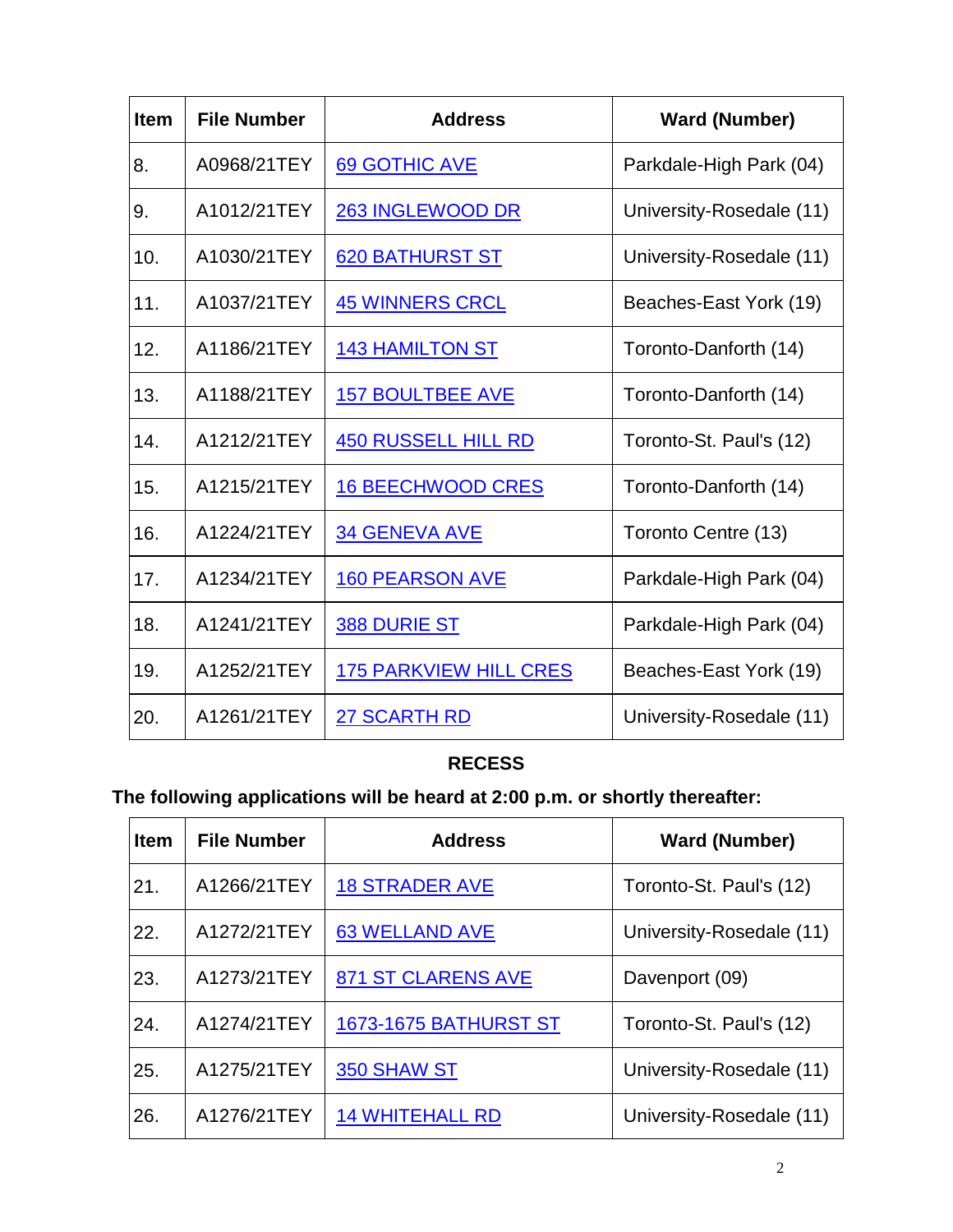| <b>Item</b> | <b>File Number</b> | <b>Address</b>           | <b>Ward (Number)</b>    |
|-------------|--------------------|--------------------------|-------------------------|
| 27.         | A1280/21TEY        | <b>40 HOGARTH AVE</b>    | Toronto-Danforth (14)   |
| 28.         | A1288/21TEY        | <b>50 ATLANTIC AVE</b>   | Spadina-Fort York (10)  |
| 29.         | A1290/21TEY        | 238 INDIAN RD            | Parkdale-High Park (04) |
| 30.         | A1293/21TEY        | <b>657 CARLAW AVE</b>    | Toronto-Danforth (14)   |
| 31.         | A1294/21TEY        | <b>99 DELAWARE AVE</b>   | Davenport (09)          |
| 32.         | A1295/21TEY        | <b>156 ROSEMOUNT AVE</b> | Davenport (09)          |

**The following applications will be heard at 3:30 p.m. or shortly thereafter:**

| <b>Item</b> | <b>File Number</b> | <b>Address</b>           | <b>Ward (Number)</b>     |
|-------------|--------------------|--------------------------|--------------------------|
| 33.         | A1300/21TEY        | <b>120 PRICEFIELD RD</b> | University-Rosedale (11) |
| 34.         | A1302/21TEY        | <b>60 SIBLEY AVE</b>     | Beaches-East York (19)   |
| 35.         | A1306/21TEY        | <b>202 MORTIMER AVE</b>  | Toronto-Danforth (14)    |
| 36.         | A1312/21TEY        | <b>263 ROBINA AVE</b>    | Toronto-St. Paul's (12)  |
| 37.         | A1313/21TEY        | <b>585 CONCORD AVE</b>   | Davenport (09)           |

**The following applications will be heard at 4:30 p.m. or shortly thereafter:**

| <b>Item</b>          | <b>File Number</b>                        | <b>Address</b>                                              | <b>Ward (Number)</b>     |
|----------------------|-------------------------------------------|-------------------------------------------------------------|--------------------------|
| 38A.<br>38B.<br>38C. | B0077/21TEY<br>A0901/21TEY<br>A0902/21TEY | <b>71 KENNEDY AVE</b><br>PART <sub>1</sub><br><b>PART 2</b> | Parkdale-High Park (04)  |
| 39.                  | B0080/21TEY                               | 47 & 51 HEATH ST E                                          | Toronto-St. Paul's (12)  |
| 40.                  | A0661/20TEY                               | <b>373 MANNING AVE</b>                                      | University-Rosedale (11) |
| 41.                  | A0660/20TEY                               | <b>375 MANNING AVE</b>                                      | University-Rosedale (11) |
| 42.                  | A0671/21TEY                               | <b>35 ADMIRAL RD</b>                                        | University-Rosedale (11) |